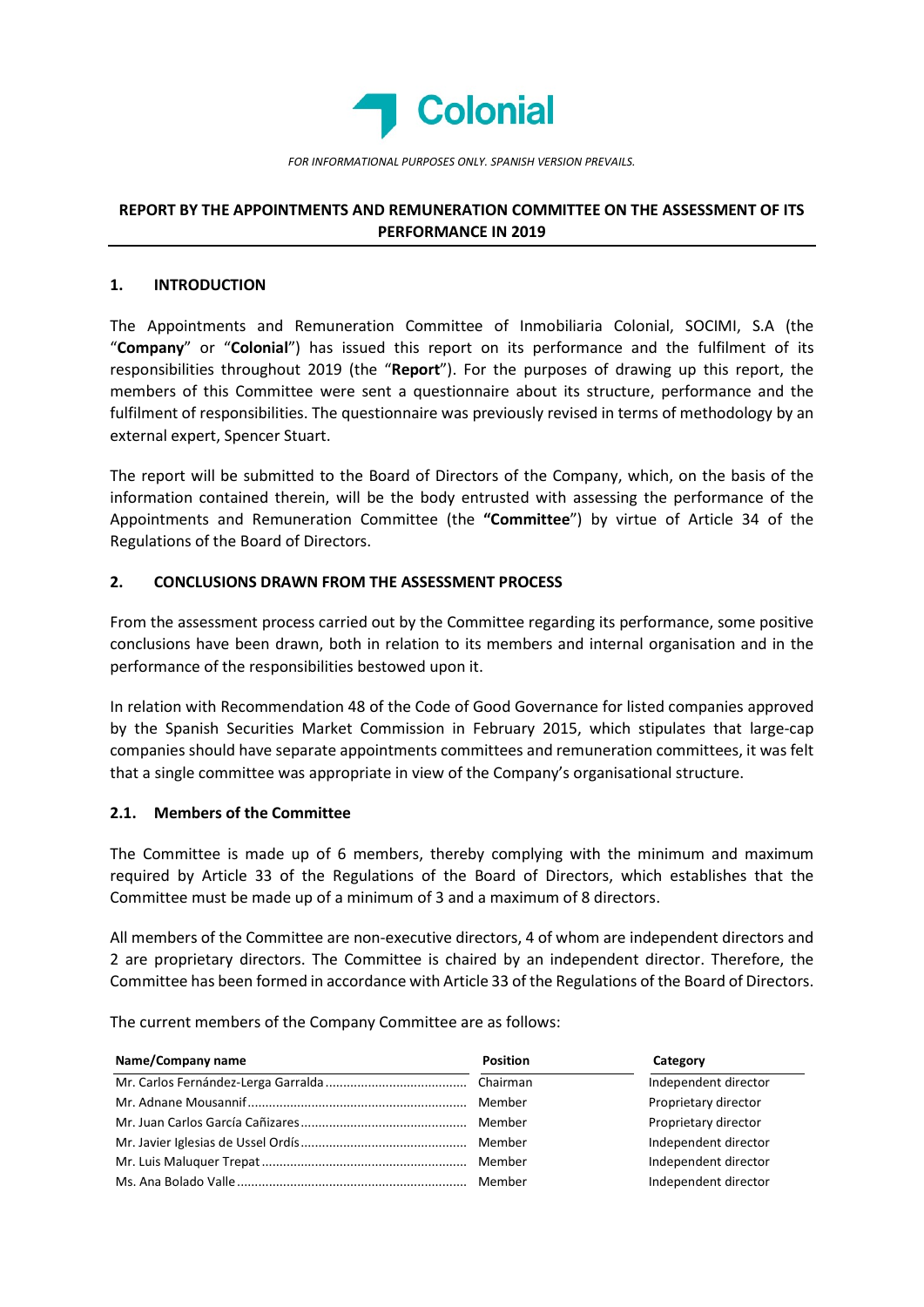

### FOR INFORMATIONAL PURPOSES ONLY. SPANISH VERSION PREVAILS.

During 2019 there was one change in the composition of the Committee as a result of the appointment by the Board of Directors of Ms. Ana Bolado Valle as a member, during its meeting of 25<sup>th</sup> of July 2019.

Committee members have the necessary knowledge, skills and experience to discharge their duties. In this regard, the academic and professional background of the directors are available on the Company's corporate website (link).

On the basis of this, it can be concluded that the Committee is duly organised and made up of directors who have the skills and qualifications required for their roles.

### 2.2. Performance of the Committee

In 2019, the Committee met on 8 occasions. The meetings were held on the following dates: 22 January, 21 February, 26 February, 2 April, 30 April, 16 July, 9 October and 11 December.

Consequently, the Appointments and Remuneration Committee has fulfilled its duty to meet as often as necessary to effectively carry out its functions.

Regarding the preparation and development of the meetings, the Committee Chairman calls them with sufficient notice, and they are regularly attended by the Directors and in cases where, for justified reasons, they cannot attend, they delegate their vote to another Director, including instructions to the representative. In this regard, during the 2019 financial year, all the Committee members have attended, in person or through electronic means, 100% of the meetings, with the exception of Mr. Adnane Mousannif, who attended all of them, except the meeting of 21 February for a justified reason.

Additionally, prior to each meeting, the members of the Committee are provided with the information on the agenda, thereby encouraging them to participate actively and to make informed agreements.

In addition to the members of the Commission, they have attended as guests, among others: (i) the Chairman of the Board of Directors; (ii) the Chief Executive Officer; and (iii) the Human Resources Director.

Lastly, it must be pointed out that the Secretary took minutes of all the meetings held, including how they developed, their contents, discussions and the agreements reached. The Committee's minutes are at the disposal of its members and those on the Board of Directors.

In accordance with the foregoing, it has been concluded that the Committee complies with the Operating Rules established by the Company Bylaws and the Regulations of the Board of Directors, and it is organised correctly and efficiently to perform its duties and for its purposes.

### 2.3. Responsibilities of the Committee

The Committee efficiently fulfils the duties it has been entrusted with in accordance with Article 33 of the Regulations of the Board of Directors.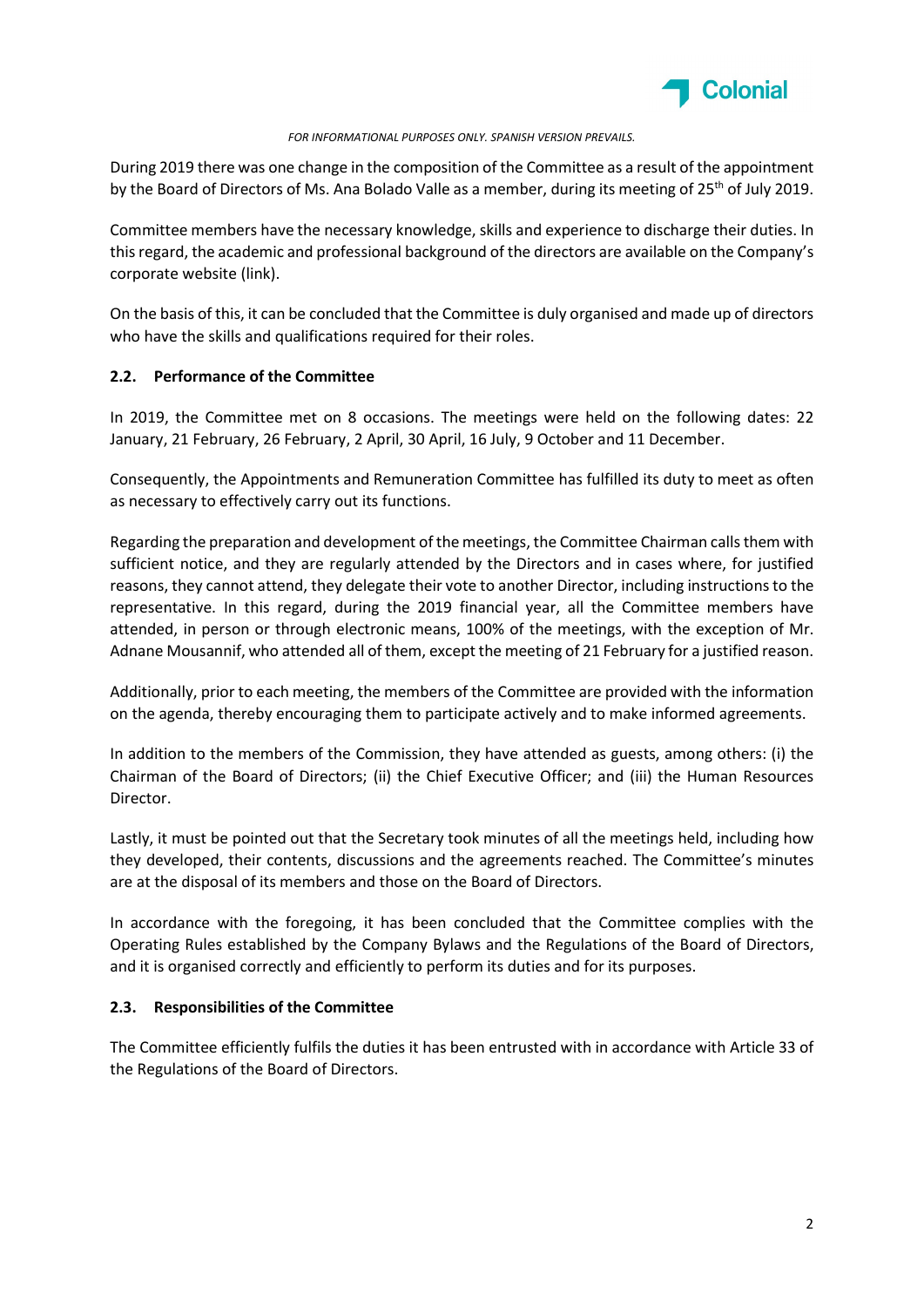

#### FOR INFORMATIONAL PURPOSES ONLY. SPANISH VERSION PREVAILS.

Likewise, the Committee performed the following functions in the course of 2019:

- Coordinated and submitted to the Board its reports, assessing the Board of Directors and the Committee, and the performance of the Chairman of the Board, the CEO, the Independent Lead Director and the Secretary of the Board, with the advice of Spencer Stuart.
- **Promote the Training and Knowledge Updating Plan for Board Members. In this regard, the** following presentations have been made at the meetings of the Committee: (i) "Macroeconomic risks", (ii) Artificial Intelligence; (iii) "ESG/ODS Sustainability ", and (iv) "Responsibility of directors ".
- **Promote ESG (Environment, Social and Governance) policy. The Company aspires to clear** leadership in ESG, having obtained in 2019 (i) for the fourth consecutive year the classification of EPRA Gold sBPR which certifies the highest standards of reporting on ESG. The high quality of Colonial's portfolio; and (ii) recognition by BREEAM/GRESB as the number one leader in Europe in responsible investment through the "Award for Responsible Real Estate Investment".
- Examined the qualifications of the members of the Board of Directors in accordance with their corporate documents, the Spanish Limited Liability Companies Law and the corporate governance recommendations.
- Issued a favourable report and proposed to the Board of Directors approval of the Annual Report on Directors' Remuneration.
- To ensure compliance with the remuneration policy established by the Company and, in particular, to propose to the Board of Directors the variable remuneration of the Chairman and the Managing Director.
- **ISSUED A** favourable report and proposed to the Board of Directors the approval the approval of the directors' remuneration policy for the years 2020, 2021, 2022.
- Analyse the objectives of variable remuneration for the 2019 year to enable the performance of the Management Committee to be evaluated.
- **Review the succession plan for the Chairman of the Board of Directors and the CEO.**
- **Sent the proposed schedule for the Committee's annual meetings to all the directors.**
- **Proposed, based on the achievement of the indicators, the number of shares owed to the** beneficiaries of the share allocation plan approved at the General Meeting of Shareholders on 21 January 2014.
- Issued a proposal to the Board of Directors to be tabled at the General Meeting to set the number of Board members as thirteen.
- Proposed to the Board of Directors the appointment of Mr. Pedro Viñolas Serra as Vice-Chairman of the Board of Directors of the Company.
- **Proposed a report for the Board of Directors on the appointment of: (i) Ms. Silvia Monica Alonso-**Castrillo Allain as independent Director of the Company; (ii) Ana Bolado Valle as an independent Director of the Company and; (iii) Ms. Ana Peralta Moreno as an independent Director of the Company.
- **Proposed to the Board of Directors the appointment of members of the Audit and Control** Committee and the Appointments and Remuneration Committee.